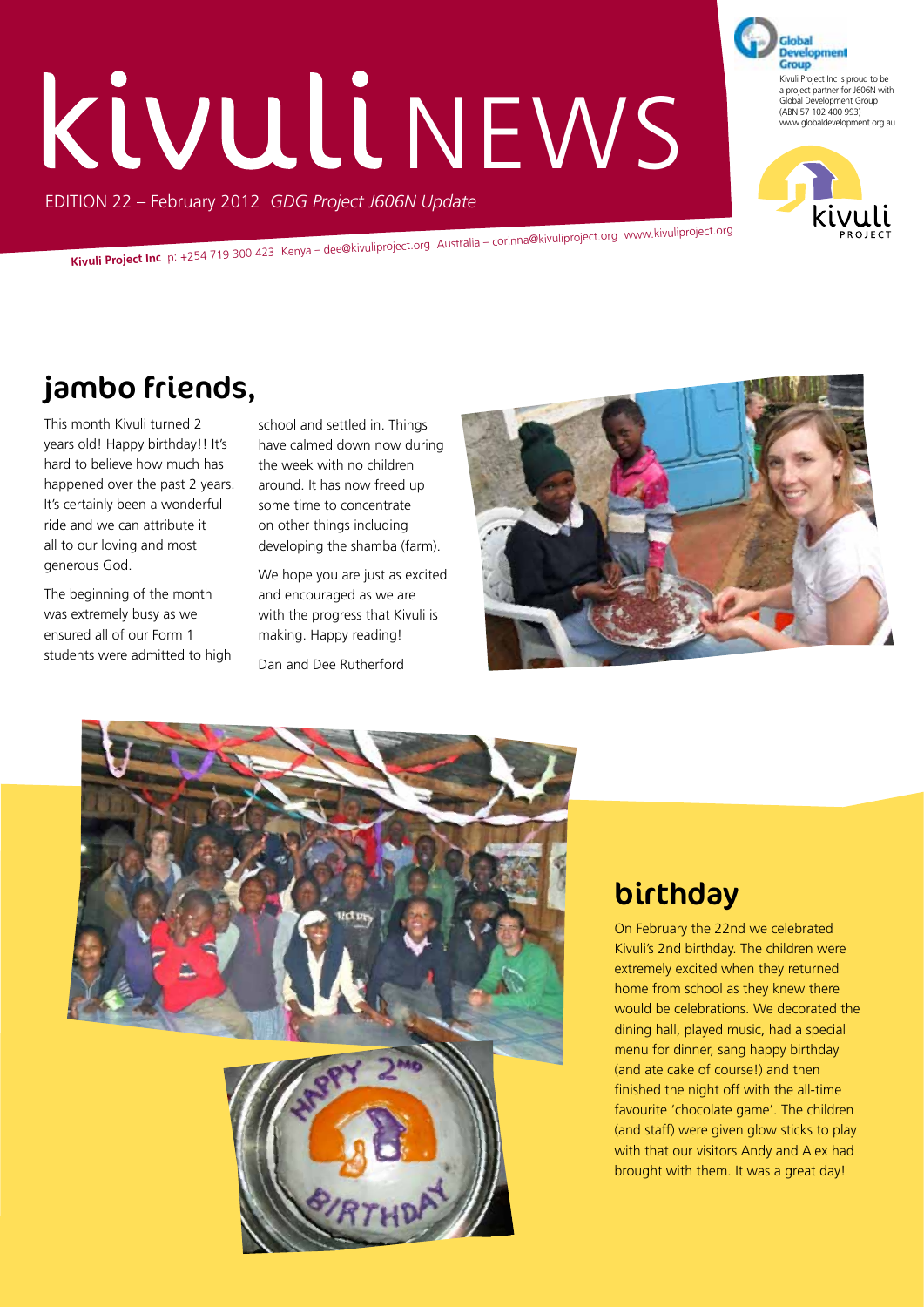#### management in kenya

Mid-way through February we (Dan and Dee) received news from Australia that a family member has been diagnosed with cancer. This news was a shock and consequently we, in consultation with the Australian Board, have decided to return to Australia to support our family through this time. Unsurprisingly God has provided more people at the perfect time to support Anne in managing the Project for the short-term. You will have read in last month's news that Holly and Leigh Shera-Jones were volunteering at the project for a month. This wonderful couple felt like God had placed them here for a reason and offered to return after travelling through Africa to help out. After much prayer and consideration the directors in both Kenya and Australia agreed that Holly and Leigh should return to support

Anne in running the project. So, Dan and Dee will leave on the 18th of March and Holly and Leigh will return on the 31st on March and stay until at least the end of August. Holly's nursing profession and Leigh's background in dairy farming and his engineering profession are all perfectly suited for the Project's needs, especially at this time of developing the shamba. God is so good!

The recent news has encouraged the project to assess the current personnel structure. Upon reflection, we feel the project is now well placed to seek a Kenyan national to manage Kivuli fulltime, moving a majority of the responsibility away from international staff. When this role is filled, Anne will perform the 2IC role with a focus on the 'Home'. The



international staff will focus on assisting the two Kenyan managers in their duties, ensure accountability and remain a link between the Kenyan Board and Australian Board among other things. This will be a big step in transitioning to a future where Kenyans run the project with the international 'arm' operating closely with GDG to monitor, fundraise and support.



#### sewing sewing sewing

The new sewing machine has had a great workout this month and Dee is no longer the only one behind the pedal! Lucy, one of our Form 1 girls, had one week at Kivuli earlier this month as her school opened later than the rest. She had expressed an interest in learning how to sew and so Dee spent some time teaching her. After a few days of watching and learning, Lucy then had a turn at sewing her very own petticoat to take with her when she started high school. After seeing the result, several of the other children are now keen to learn and two of our staff members are also lining up. These are great practical skills for the kids to have for the future!



#### welcome dennis!

This month we welcomed Dennis, a new staff member to the Kivuli team. Dennis is working as a part-time night tutor to help the children with homework in the evenings. He finished high school several years ago with great marks and has been saving ever since to go to university to study to become a vet. Sadly, the unemployment rate in Kenya is extremely high and it is very hard for people to get jobs, even more so in rural areas. We are very pleased to have Dennis on the team until he begins University, he is getting along well with the children and they are appreciating the help he is providing them.